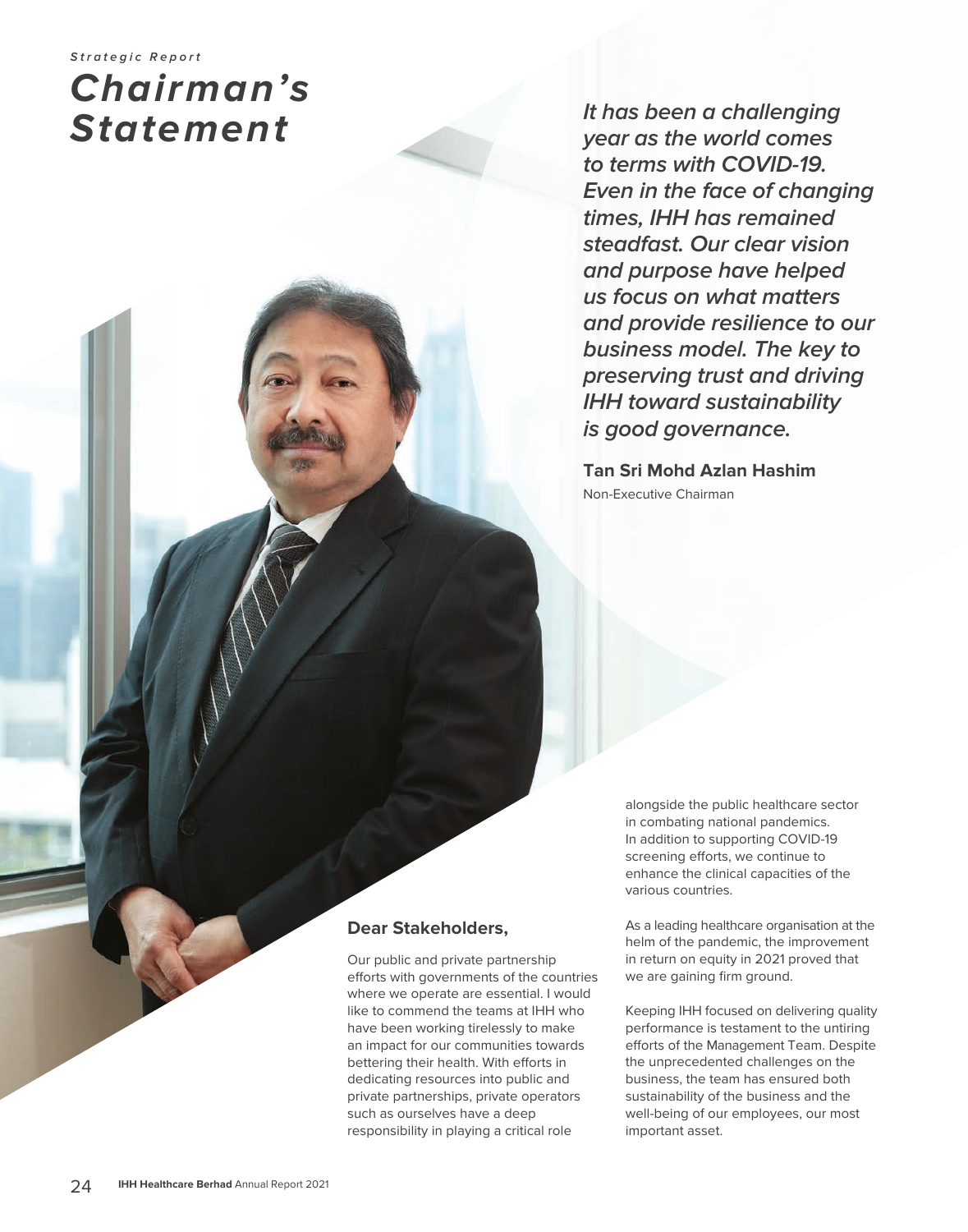### **Our Long-term Commitment**

Sustainability is a key element of IHH's management philosophy. It is a critical component to upholding the trust our stakeholders place in us.

IHH has made significant progress since we started our sustainability journey in 2016. In 2021, we finalised our five-year Sustainability Roadmap and Action Plan and implemented the Sustainability policy. We engaged in a materiality assessment exercise to recognise the changing expectations of stakeholders. The assessment ensures that we stay keenly aware of our stakeholders' needs

# **Sustainability Journey**

#### **2016**

- Disclosed our inaugural sustainability statement in our Annual Report
- Established our Sustainability governance structure with clear lines of accountability for sustainability management
- Conducted our first materiality assessment to identify our material sustainability matters

#### as we continue to work towards meeting their expectations.

The next half-decade will be spent implementing our five-year Sustainability Roadmap and Action Plan with Key Performance Indicators (KPIs) to track our progress in the areas we believe are critical to IHH's sustainable future.

Designed to align with our five sustainability pillars and three strategic thrusts – Quality Healthcare, Eco-Efficiency and Sustainable Growth – our targets will ensure that we direct our efforts in areas that will benefit the Group and stakeholders most. The Sustainability Management Committee (SMC) reviews

the Roadmap annually to ensure it remains current and progress is being made toward our goals.

In line with demonstrating our commitment for a sustainable business, we have formed a dedicated sustainability team led by a senior executive. The team's role is to champion the sustainability mandate of the Group.

At the same time, we are currently on track to fully integrating sustainability across our operations, providing comprehensive disclosures on sustainability performance, and obtaining assurance for all disclosures by 2026.

#### **2018**

• Inclusion of Gleneagles Global Hospital Richmond Road (Bengaluru) in the scope of sustainability reporting

#### **2020**

- Established Sustainability Policy
- Established Key Performance Indicators (KPIs)
- Developed a five-year Sustainability Roadmap and Action plan
- Increased priority of health and safety-related material matters in response to COVID-19

#### **2026 Goals**

- Fully integrate sustainability across all operations
- Provide comprehensive disclosures on sustainability performance
- Obtain assurance for all disclosures

#### **2017**

- Inclusion of hospitals in India in the scope of sustainability reporting
- Adopted six United Nations Sustainable Development Goals
- Established Terms of Reference for the Sustainability Committee to outline roles and responsibilities of members
- Conducted materiality assessment to ensure relevance of material sustainability matters

#### **2019**

- Inclusion of Greater China and Eastern Europe in scope of reporting
- Establishing Anti-Bribery and Corruption (ABC) Policy

#### **2021**

- Finalized five-year Sustainability Roadmap and Action Plan
- Implemented Sustainability Policy
- Reviewed material matters and conducted a materiality assessment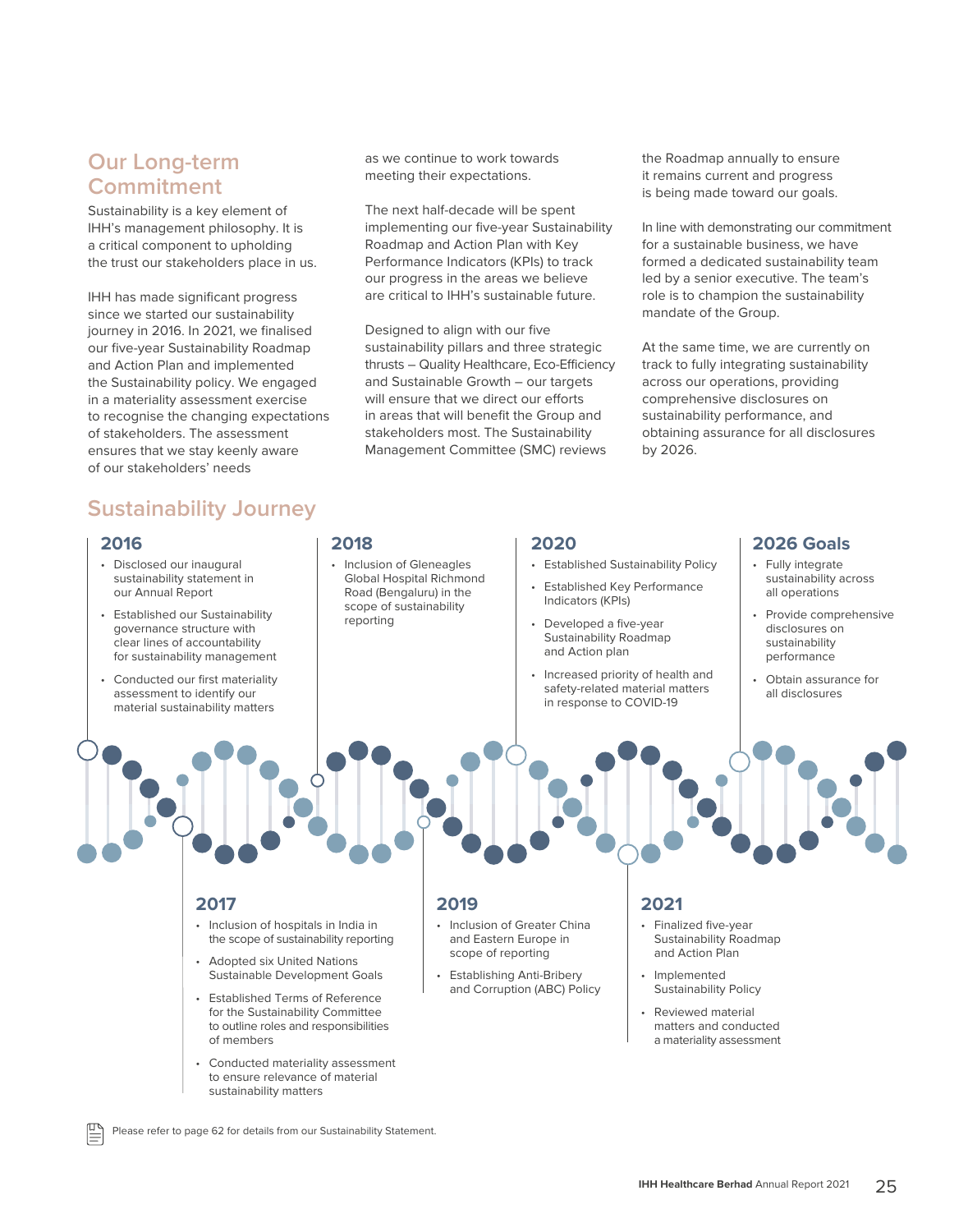### **Strategic Report** *Chairman's Statement*

*Guided by our purpose of "Touching Lives. Transforming Care.", I am proud that our team of IHH staff demonstrates integrity and empathy, strives for continuous improvement and promotes innovation. Our people embrace these values, which help us gain the trust of all stakeholders.*

## **Caring for our People**

At IHH, the safety and well-being of our staff and patients are paramount, especially for a business directly exposed to pandemic risks. Over the year, IHH has implemented several initiatives to safeguard patients and staff's physical and mental health. Some of these include managing employee fatigue by boosting staffing, creating job rotations, and having designated COVID-19 routes and areas to prevent contamination.

Our patients are at the very heart of everything we do and we rely on the entire Group to ensure that this happens. It continues to be a core value embraced in the Group today and an integral part of our long-term sustainability strategy. The aspects of our core values are Patients First, Integrity, Empathy, Teamwork and Excellence.

Today, COVID-19 has impacted the way we do business and it is imperative that we focus on the qualities and our core values that will take us further in to the future. All of our decisions are guided by this shared set of core values, supported by an engaged and collaborative workforce to lead us to become the world's most trusted healthcare services network.

Guided by our purpose of "Touching Lives. Transforming Care.", I am proud that our team of IHH staff demonstrates integrity and empathy, strives for continuous improvement and promotes innovation. Our people embrace these values, which help us gain the trust of all stakeholders.

COVID-19 has presented challenges to our staff, but they have consistently taken it in their stride and delivered exceptional care and service. It is an honour for us that five of our nurses have been recognised with the Singapore Ministry of Health Nurses' Merit Award 2021, up from four in 2020. And for his firm focus on creating a bedrock of trust, Dr Kelvin Loh was named Executive of the Year – Healthcare at the 2021 Singapore Business Review (SBR) Management Excellence Awards.

# **Instilling Trust**

The Board is committed to good corporate governance and, to that end, has aligned its practices to the revised Malaysian Code of Corporate Governance, issued on 28 April 2021.

With the amendment of our policies in 2020, all new employees globally receive training on the Code of Conduct, Whistleblowing Policy, and Anti-Bribery and Corruption Policy as part of their employee induction. At our Turkey-based healthcare subsidiary, Acibadem Holdings, e-learning videos have been created to enhance our Groupwide understanding of our operating Code and Policies.

Driving Innovation and technology are also important cornerstones of IHH's future. Over the years, IHH has embarked on a digital transformation journey involving electronic medical records, telemedicine, patient portals, and knowledge sharing platforms. In the course of our business operations, we are acutely aware of the possibility of data breaches compromising the data of our patients. We value the trust that our patients has placed in us and take cybersecurity and patient confidentiality seriously by putting in place stringent safeguard to secure data privacy. The Group complies with local regulations regarding data protection in all its regions.

The Group has a Personal Data Protection Policy and a Privacy Notice or Policy Statement safeguarding the access, disclosure, and storage of personal data. Additionally, Data Protection Officers (DPOs) have been appointed to implement